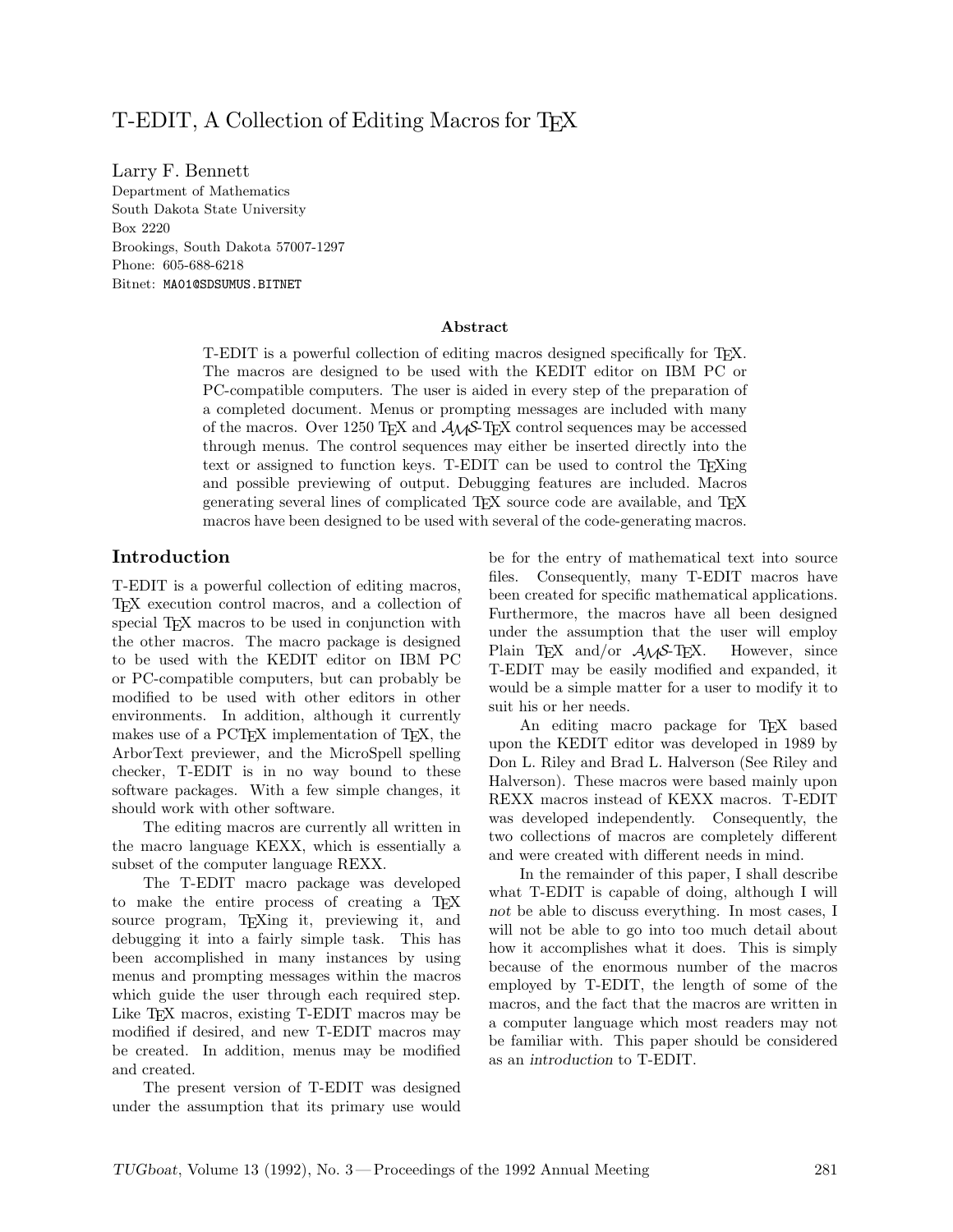# **Editing Features**

**Special keys.** T-Edit employs special keys and key combinations to implement KEXX macros. IBM compatible Personal Computer keyboards are ordinarily supplied with ten so-called *Function* keys, which are designated on the keyboard as  $F1, F2, \ldots$ , F10. In addition, keyboards which are referred to as *extended keyboards* have two additional Function keys: F11 and F12. In this paper, it will be assumed that an extended keyboard is being employed. There is also a *Control* key, which is denoted by Ctrl, and there is an *Alternate* key which is abbreviated Alt. *Key combinations* may be formed using Ctrl and Alt. To form a key combination using Ctrl, the Ctrl key is held down and a second key is pressed. If the second key happens to be the Function key F5, then Ctrl-F5 is used to denote this key combination. Similarly, if Alt is held down and P is pressed, then this gives the key combination Alt-P. Any one of the key combinations Alt-F1, Alt-F2, ... , Alt-F12 will be referred to as an Alt-F key. The purpose of the Alt-F keys will be discussed later. The Escape key, which is denoted by Esc, is another special key that is employed in various T-EDIT macros.

KEDIT allows a user to assign a KEXX macro to any key or combination of keys, and the macro is stored in computer memory. Such a macro will be referred to as both a *level-0* macro and as the macro *associated with* the key or combination of keys. KEDIT refers to the associated macro using the name of the key or key combination it is associated with. For example, the macro associated with Ctrl-T is named Ctrl-T by KEDIT. This naming convention makes it possible to initiate the macro without pressing the corresponding key or combination of keys. For example, including the command 'macro Ctrl-T' in another KEDIT macro will cause the macro associated with the key combination Ctrl-T to be executed.

Throughout this paper, a *simple macro* should be thought of as level-0 macro which does *not* call upon any macro stored on the hard disk. A *redirection macro* is a level-0 macro which calls immediately upon a macro stored on the hard disk. Ordinarily, T-EDIT uses the same name for the macro on the hard disk as the name of the redirection macro. For instance, Ctrl-T is a redirection macro, and it calls immediately upon the macro Ctrl-T.kex on the hard disk. The extension kex is simply the default extension employed by KEDIT for macros stored on the hard disk. Whenever a macro which resides on the hard disk is called upon, it is loaded into memory, executed, and then released from memory. These macros may also call upon other macros stored in memory or on the hard disk. Any macro T-EDIT associates with a key or combination of keys is either a simple macro or a redirection macro. However, T-EDIT makes use of many more redirection macros than simple macros, and throughout the remainder of the paper, all macros associated with keys or key combinations should be assumed to be redirection macros unless specified otherwise.

KEDIT only allows macros to be associated with a single key or a key combination consisting of two keys. In order to create the illusion of *extended key combinations*, T-EDIT makes use of selection macros. By definition, a *selection macro* is a macro which is stored on the hard disk whose *only* purpose is to allow the user to select from other macros which are stored on the hard disk by simply pressing a key or combination of keys.

Although several selection macros are employed by T-EDIT, only three are going to be mentioned in this paper. As mentioned earlier, the redirection macro Ctrl-T, associated with the key combination Ctrl-T, calls upon the macro Ctrl-T.kex which is stored on the hard disk. The macro Ctrl-T.kex is a selection macro. Once this macro is initiated, a message appears on the screen informing the user of possible choices of keys to press next. One of the options which is available, and which will be discussed in more detail later, is to press O. The character associated with the key pressed is read into a KEDIT variable called readv.1. Next, a substitution is made in a KEDIT command which is similar to, but slightly more complicated than the KEDIT command

### 'macro \Ctrl-T'readv.1'.kex'.

Thus, the macro called upon at this point is actually Ctrl-TO.kex. Although there is no message to the effect that it is possible to enter the extended key combination in any other way, the same results are achieved by pressing Ctrl-O instead of O. This option is allowed since after pressing Ctrl-T it is very easy to forget and press O next while still holding down the Ctrl key. Because of this additional option, the extended key combination Ctrl-T followed by either O or Ctrl-O will be designated as Ctrl-TO. Similar notation will be used to denote all other extended Ctrl-T key combinations as well as extended key combinations involving Ctrl-I and Ctrl-D, which are also associated with redirection macros and which call upon selection macros.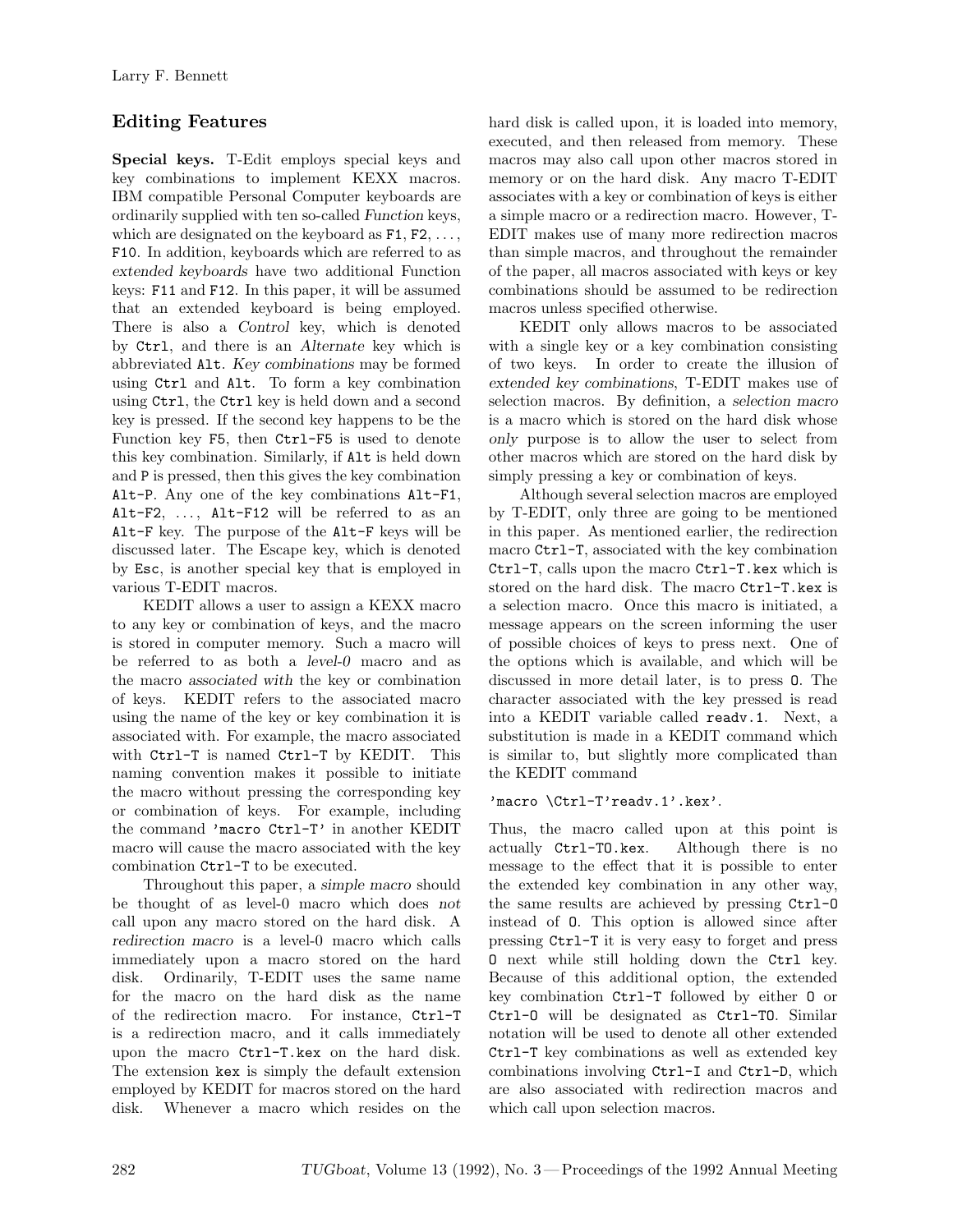Throughout the remainder of this paper, extended combinations will be used without further explanation.

**Automatic key assignments.** Whenever a T<sub>E</sub>X source program is edited with T-EDIT, a great number of macros are automatically associated with keys and key combinations. It is the collection of macros associated with various keys and key combinations which does much of the work for T-EDIT. Some of these macros call upon menus which may be used to select other macros, insert TEX source code, or associate macros with Alt-F keys, etc.

**Text insertion.** Many macros associated with keys, key combinations, or extended key combinations eventually cause text to be inserted in a document. Any time T-EDIT inserts text into a document, it automatically puts the KEDIT editor into *insert mode* and often repositions the cursor in the proper position for the user to continue. This means that text, which was above and to the right of the cursor at the time the new text is inserted, will be moved to the right. Furthermore, until the user turns insert mode off, additional text typed in will cause any characters above and to the right of the cursor to be shoved to the right.

**TEX control sequence insertion macros.** The macro associated with the key combination Ctrl-I is a redirection macro. It calls upon the selection macro Ctrl-I.kex. Although many options are available after Ctrl-I is pressed, only one will be discussed in this paper. In particular, suppose that @ (that is, Shift-2) is pressed next. A menu of over 1250 Plain T<sub>E</sub>X and  $A_{\mathcal{M}}S$ -T<sub>E</sub>X control sequences and corresponding text insertion macros is initiated. The screen is split into 2 windows. The source program which is being edited appears in the lower window with the cursor under the character it was positioned under when Ctrl-I was initially pressed. The user is in what may now be referred to as *menu mode*.

The user sees the first 9 control sequences of the over 1250 which are available displayed in the upper screen window with the first of these control sequences highlighted in red. Also displayed near the top of that window is a message which lists, in a somewhat cryptic form, eighteen options which are available. One of these options, Name, is included to suggest that the user *begin* to type in the name of the control sequence. Suppose that the control word \begingroup is needed. After typing B and E, the user sees

#### \begingroup \endgroup

highlighted in red. In addition, the characters which have been typed in so far, namely be, are displayed in the upper portion of the top screen window in order to keep track of what has been typed in. Note that these are lower case letters. In order to have obtained the corresponding upper case letters, the Shift key would have had to have been employed. The cursor is still resting beneath the same character as when Ctrl-I was pressed. If Enter is pressed at this point, then the text

#### \begingroup \endgroup

will be inserted beginning at the current position of the cursor, and the cursor will be repositioned to rest under the second \. Any characters on the current line which were above and to the right of the cursor are moved to the right. The menu is still displayed in the top screen window, but there is a new message that informs the user that he or she is in *program mode*. This means that editing can proceed as usual, even though it is actually being accomplished under the control of the macro Ctrl-I.kex. The message also instructs the user that to enter menu mode again, press Ctrl-Enter, or press Alt-Esc to get rid of the menu and return the screen to full screen edit mode.

Now, let's assume that once a desired entry is highlighted, then instead of pressing Enter, the user presses @ (that is, Shift-2). Then the highlighted text insertion macro is assigned to some undefined Alt-F key. In the bottom window of the screen, a new message appears which tells what Alt-F key the macro was assigned to and describes what the macro does. In the case of the preceding example, the displayed message would be

#### Alt-F3 : 'text \begingroup \endgroup'

if the text insertion macro was automatically assigned to the undefined Alt-F key Alt-F3. The user can prohibit the display of such information, then display it again, etc. This time, T-EDIT stays in menu mode. After all, there are probably more text insertion macros which should be assigned to Alt-F keys. To escape this mode, Esc may be pressed to get back into program mode. In fact, Esc may be used at any time the user is in menu mode to return to program mode.

Additional keys which may be used in the menu mode to make a selection are the Up Arrow and Down Arrow keys, PgUp and PgDn keys, and the Ctrl-PgUp and Ctrl-PgDn key combinations. Pressing the Backspace key will undo the last key entry, and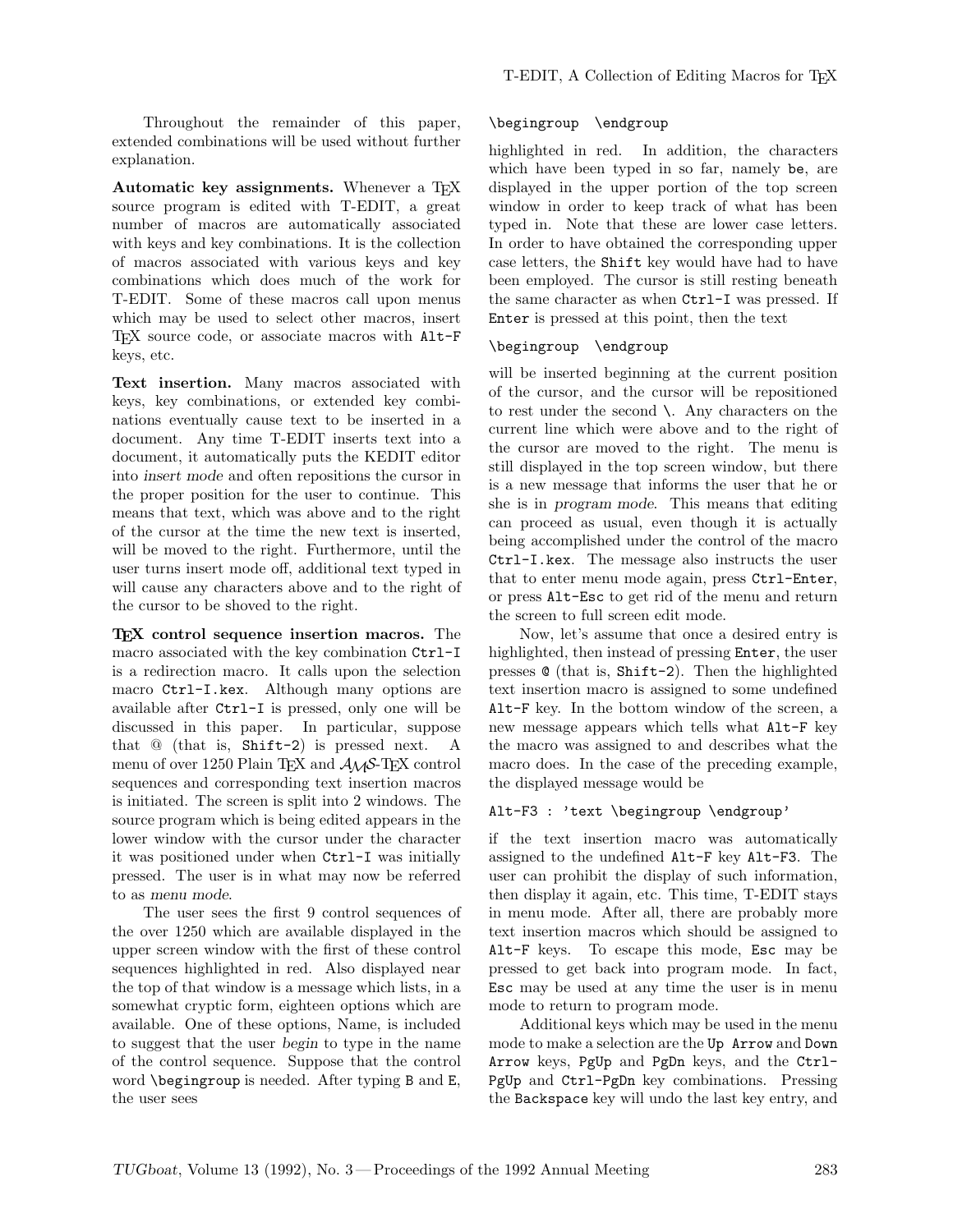pressing the key combination Alt-Enter will cause the highlighted macro or text insertion macro to be executed with an automatic cancellation of the menu.

It should be clear that macros which control menus are not selection macros as described earlier. All but 21 of the over 1250 T-EDIT KEXX text macros which can be accessed using the menu just described are generated on the fly. That is, they do not exist at the time they are called upon, but are created using a special code which is present in the menu line containing the desired control sequence, but which is *not* seen by the user. Specifically, a code appears in the first 4 columns of each menu line which instructs T-EDIT how to handle the creation of the text insertion macro, or if the macro is saved on the hard disk instead, then the code m is found in column 1 and the name of the macro, which is visible to the user, is found starting in column 69 of the line. Although the other codes available are quite simple, it is far beyond the scope of this paper to describe them all.

**Private macros.** The key combination Ctrl-P will activate a private menu of user defined macros. This menu in used in the same way as described for the menu of T<sub>E</sub>X insertion macros. However, many of the macros which may be called upon in this menu are much more powerful than any control sequence TEX insertion macros. In addition, the menu may call upon sub-menus, and a couple of extra options may be used in searching for specific macros. Also, in most cases, a fairly lengthy description of what the macro will do is included, and this will be displayed at the bottom of the screen if the user elects to assign the macro to an Alt-F key. Furthermore, when called upon, most of these macros lead the user through all of the additional steps necessary to fill in needed data. Some of these macros are powerful TFX code-generating macros which in many cases make use of specially designed T<sub>EX</sub> macros.

**Examples of private macros.** Three examples have been included in the Appendix to demonstrate the capabilities of T-EDIT. In each case, a typesetting problem is presented, the steps necessary to generate the required T<sub>EX</sub> source code using T-EDIT are discussed, and the output obtained from the code is displayed. Please look carefully at these examples so that you can judge for yourself!

At the present time, the private menu refers to a great number of macros which perform remarkable typesetting feats with a minimum amount of effort.

In the future, many new private macros will be added to T-EDIT. As a matter of fact, the list will probably continue to grow indefinitely as more and more applications arise. At the same time, many difficult typesetting problems will be reduced to trivial tasks.

**Alt-F key management.** If the key combination Alt-E is pressed, then a number of options are made available. It is now possible to edit or delete Alt-F key macro definitions and descriptions, or even enter new ones directly from the keyboard. *Collections* of Alt-F key definitions and descriptions may be automatically saved and added to a menu. When the user saves such a collection of Alt-F key definitions, he or she is asked to enter a name for the file in which to store the key information as well as a description of the collection. This is then added to a menu so that the entire collection of key definitions and descriptions may be easily reinstated later using that menu. In addition, files containing collections of Alt-F key definitions as well as the menu referring to collections of Alt-F key files may be edited. The macros associated with Alt-E make each of these tasks fairly easy. Because of the capabilities just mentioned, the key assignments which T-EDIT makes at the beginning of each editing session should be adequate for most users.

Letter and mail merge menu. By pressing Alt-0, a menu of letter-writing and mail-merge options appears on the screen. The user is aided in writing documents with a minimum amount of effort. Descriptive information concerning a document is recorded in a menu. Later, if the document needs to be located, the desired menu is called upon. Once the information describing the desired file is seen highlighted in red, pressing Enter will cause the file to be loaded into the KEDIT editor to be reviewed or revised. Special data-writing macros for mail-merge documents are included. Again, descriptive information concerning specific data sets is inserted in a menu so that the data set may be located easily in the future. Other options allow letter or data menus to be edited. Of course, all documents and data sets are written for use with TEX.

The key combination Alt-0, which may seem somewhat out of place, was chosen so that no useful key combination would be wasted. It was included as an additional way of accessing a macro on the hard disk which was actually designed to be initiated from the DOS command line using the Function key F11.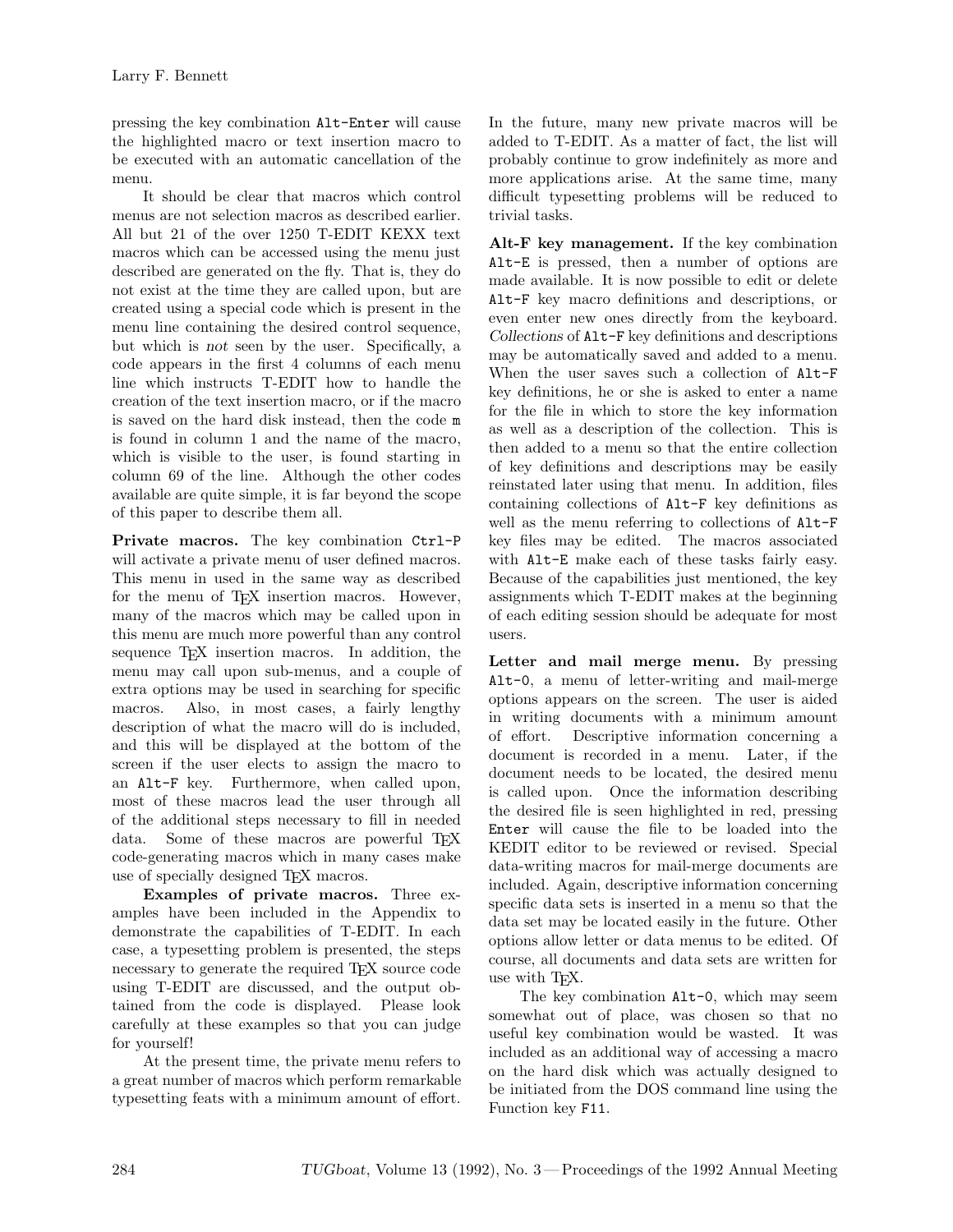**Special text insertion keys.** Some examples of simple macros associated with keys or combinations of keys are as follows. Keep in mind that T-EDIT is currently used most frequently to enter text which contains mathematical text written for use with Plain T<sub>EX</sub> or  $A_M S$ -T<sub>EX</sub>. It is useful to have additional methods of inserting often-used control sequences so that these control sequences can be entered as easily as possible. When F1 is pressed, \$\$ is inserted in the file beginning at the position of the cursor at the time that the key is pressed. The cursor is positioned under the second \$ sign. The simple macro associated with the Function key F1 is

#### 'insert on';'text \$\$';'cur left'.

Definitions of other simple macros are similar. If the user proceeded to type E=mc^2, then after typing the 2, \$E=mc^2\$ would be seen with the cursor positioned under the last \$ sign. Remember, KEDIT was put automatically into insert mode when the F1 key was pressed. Similarly, pressing Ctrl-[ causes {} to be inserted as text with the cursor repositioned below }. The symbol { appears on the key referenced by the symbol [, so the choice of Ctrl-[ to represent {} is a fairly natural one. Pressing  $Ctrl-\$  causes  $\{\ \}$  to be inserted into the source file with the cursor resting under the blank space to the right of {. Here, since the first character generated is the character  $\setminus$ , the key combination  $Ctrl$  was chosen to generate this character string.

The macro associated with the key combination Ctrl-D is a redirection macro which calls upon the selection macro Ctrl-D.kex. When Ctrl-D is pressed, a message appears on the screen which instructs the user to press Esc to get out of the menu, press 1 for \$\$, press 2 for \$\$\$\$, or press 3 for \$\$ \$\$ spread out over three lines. Only one of the three options will be discussed. Suppose the user presses 3. Then the following will occur. If the cursor is *not* resting on a blank line, then a new line is first added after the line the cursor was positioned on. Three lines of text are created. The first line contains \$\$ left justified, the second line is a blank line, and the third line is \$\$. The cursor is repositioned to appear at the first column of the blank line separating the two \$\$ groups. This format is used when mathematical expressions are to be entered in display math style.

The macros associated with the key combinations Ctrl-G and Ctrl-O, which are discussed next, are redirection macros, but the corresponding macros on the hard disk which they call upon are

*not* selection macros or menu-type macros. Details cannot be included in paper as short as the present one.

**Greek letters.** To get Greek letters quickly, the combination of keys Ctrl-G may be pressed followed by one, two, or three of the letters in the control word representing that letter. For example, the text \varepsilon is automatically inserted after Ctrl-T is pressed followed by VE, while the text \gamma is automatically inserted after pressing Ctrl-G followed by G. The instant that the user has typed in enough information to distinguish the desired Greek letter from all others, then the text for that Greek letter is automatically inserted. The user never presses the Enter key.

**Math delimiters.** Opening and closing math delimiters can be obtained by pressing Ctrl-O. Suppose that the text

#### \left\lceil \right\rceil

needs to be inserted in a document to create delimiters for a mathematical expression. Assume that the key combination Ctrl-O is pressed. A message appears at the top of the screen which instructs the user to press the key which represents the first symbol in the opening delimiter. So suppose that  $\setminus$  is pressed. At this point, the screen will be split into two windows, with a menu displayed in the upper window. The source file appears in the lower window with the cursor positioned as it was before Ctrl-O was pressed. Suppose LE is typed next. The code \left \right appears highlighted in red in the menu. Assume that Enter is pressed. The text \left is inserted. However, note that \right has not been inserted yet. It has been saved to be inserted later. The menu is still in effect, and a message instructs the user to type the first symbol of the code representing the opening delimiter. That symbol would be  $\setminus$  for the opening delimiter  $\text{Iceil}$ . So suppose that  $\text{I}$  is pressed next. A matching math opening and closing delimiter code is highlighted in red, but it is not the pair which is currently being sought. However, after pressing C and E, the desired matching opening and closing delimiter pair is seen highlighted in red. If the Enter key is pressed next, then the menu disappears, and it is observed that the T<sub>EX</sub> code

#### \left\lceil \right\rceil

has been inserted in the source file with the cursor positioned under the first space to the left of the control word \right. Note how the control word \right, which was not present before, has now been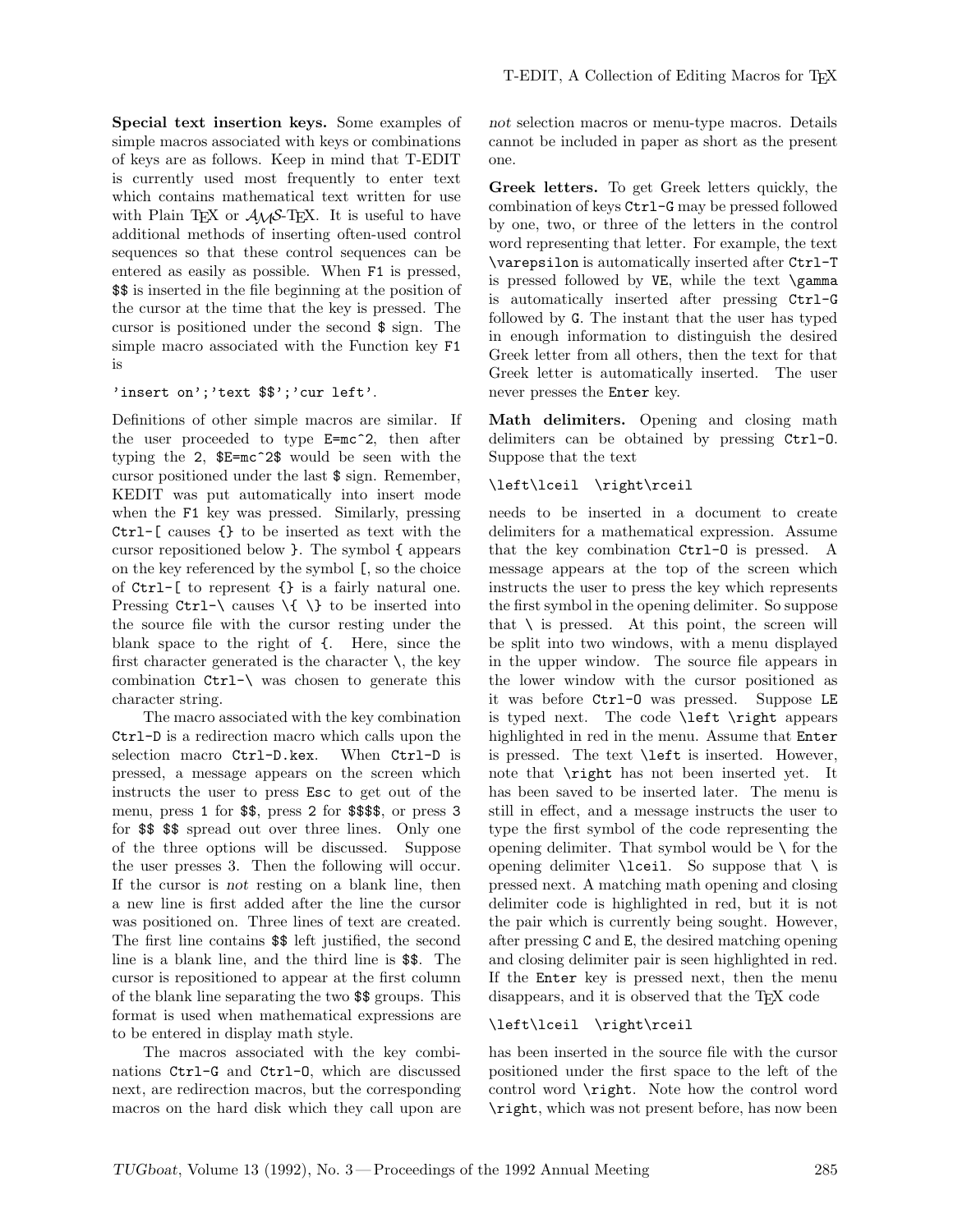inserted in the proper position. Incidentally, the requirement that \ be entered as the first symbol in the control word representing the opening delimiter is due to the fact that simple math opening and closing delimiter pairs like () may be used also.

# **TEXing, Previewing, and Debugging**

When a source file is ready to be T<sub>E</sub>Xed, the combination of keys Ctrl-TE is pressed. A check is made to make sure that a \bye or \end statement is included at the end of the program. If there is no such statement, then one is added. The T<sub>E</sub>X source file is saved, and then TEXed. If no error occurs when the source file is T<sub>E</sub>Xed, then the output is automatically previewed. After the preview is completed, there is a return to the editor and the source file. The cursor is positioned wherever it was when Ctrl-TE was pressed. If an error occurs while T<sub>E</sub>Xing the file, and if the user enters the TEX option e, then the line in the source file where the error occurred becomes the current line in edit mode, and the cursor is positioned at the beginning of this line. Furthermore, the screen is split into two windows, and as much of the *pertinent* log file information as possible is shown in the upper window. If it isn't possible to display all of this information, then the user is advised and informed to press Ctrl-U if there is need to review more of the error message than is shown. If Ctrl-U is pressed, then although the cursor never moves from its current position in the source file, the log file may be reviewed using the Up Arrow, Down Arrow, PgUp, PgDn keys, etc. The key combination Ctrl-TT may be used to  $T_F X$  a file without previewing the output.

Pressing the key combination Ctrl-TB allows a user to T<sub>E</sub>X a KEDIT so-called "marked block" in a file. This could include as much or as little T<sub>EX</sub> source code as desired. In fact, a single character could be TEXed this way. What actually happens is that the block is saved as a T<sub>E</sub>X source file called \exper.tex with a \bye statement inserted as the last line. This file is then T<sub>EX</sub>ed and previewed. If there is an error, then the offending line in the original file, not the \exper.tex file, becomes the current line in the editor with the cursor positioned at the beginning of that line. The screen is split into two windows, with the error message or a portion of it displayed as was described above.

Pressing the key combination Ctrl-TO does the very same thing as Ctrl-TB with one important exception. Any lines in the file with % in column 80 are also included in the \exper.tex file. Such lines can be marked immediately by pressing Ctrl-M while the cursor is positioned on the line. Later the symbol % may be erased by pressing Ctrl-E while the cursor is positioned on the line. However, in most cases, only certain lines need to be marked in this way, and they will not have to be altered again later.

Pressing the key combination Ctrl-TD will cause all lines in the current source file, from the first blank line at or above the cursor to the bottom of the file, together with any lines marked with a % in column 80, to be TEXed, and previewed, etc.

Pressing Ctrl-C will cause a forward search from the beginning of the file for matching pairs of {}, followed by a backward search from the end of the file for such matching pairs. Pressing the key combination Ctrl-TC followed by F will cause a forward search from the current cursor position to the end of the file for matching pairs of this type, while pressing Ctrl-TC followed by B will cause a backward search from the current cursor position to the top of the file for such pairs. In all cases, the search will end at the first { or } for which there is no match.

If Ctrl-S is pressed, then the MicroSpell spelling checker is activated. Up to about 90% of the spelling errors in the document are usually spotted and corrected this way. The key combination Ctrl-TP will cause the output to be printed, and Ctrl-TH will cause the dvi file associated with the source file to be copied to a diskette.

In case a user cannot recall all of the pre-defined key definitions, Alt-H brings up a menu of all such key assignments the user may not be familiar with. Once the given key and description are shown highlighted in red, the key can be accessed by simply pressing the Enter key! By pressing Ctrl-H, a menu comprised of a subset of the key definitions just mentioned, which are TEX related, is initiated.

# **Future of T-EDIT**

T-EDIT is still in its infancy. It will continue to grow and become more sophisticated in the future regardless of whatever else happens. Hopefully, other individuals will become interested in T-EDIT, and perhaps a method for the distribution of T-EDIT software will become available.

# **Bibliography**

Riley, Don L. and Brad L. Halverson, "Creating an Efficient and Workable PC Interface for TFX", *TUGboat*, **10** (4), pages 751–759, 1989.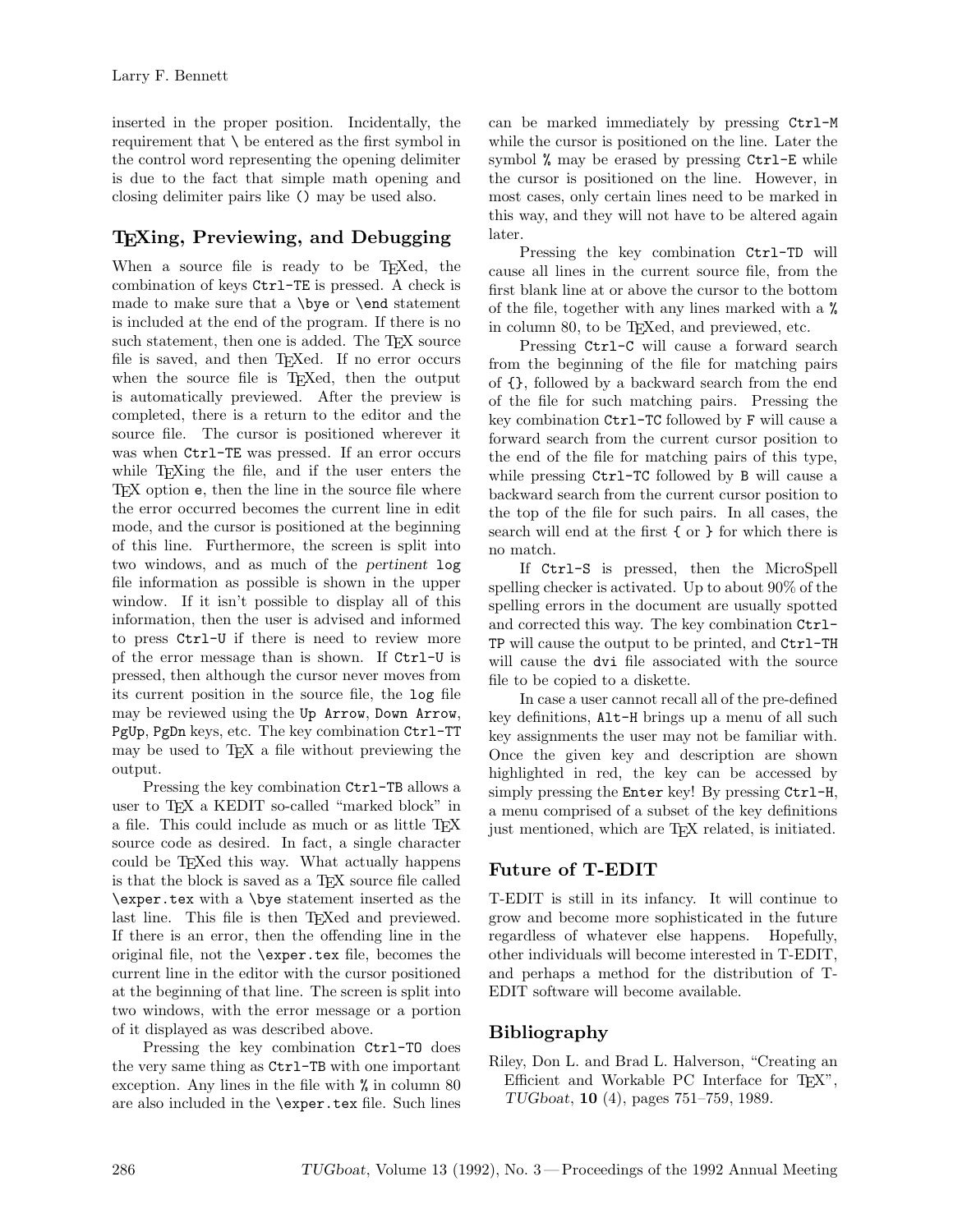### **Appendix**

### **Example 1**

Suppose that a user wants to display the long division of the polynomial

 $6x^6 - 15x^5 - 34x^4 + 36x^3 - 14x^2 - 7x + 7$ 

by the polynomial

 $2x^2 + 3x - 2$ .

The user presses Ctrl-P to get into the private macro menu. After POL has been typed in, the user sees the entry which says polynomial division highlighted in red. If the user presses Enter, then the first thing which is done by T-EDIT is to search the T<sub>E</sub>X source file for an \input statement for file \polydiv.mac, which contains the T<sub>E</sub>X macros which will be needed. If no such *\input file is found*, then one will be added automatically to the source file at the beginning of the file or following the last \input statement found, if any. While this is accomplished, the cursor appears to stay in precisely the same position that it was in before Enter was pressed. Next, the name of the variable to be used is requested. This could be a Greek letter, etc. if desired. Suppose that x is entered. The user is then asked to insert the coefficients of the denominator. Here, that would mean that  $2 \times 3$  -2 is typed in and then entered. Now the coefficients of the numerator are requested. For the current problem, the user would type 6 -15 -34 36 -14 -7 7 and enter it. T-EDIT causes all of the additional numerical information required to be computed. Line after line of T<sub>EX</sub> code is automatically generated until all necessary code has been inserted. The code generated by T-EDIT is shown below.

```
\polydiv
\lp 3x^{4}\m 12x^{3}\p 4x^{2}\p 0x\m 3
\hbar{15}
2x^{\{2\+3x-2\vbar\ln 6x^{\{6\}}\n 15x^{\{5\}}\n 34x^{\{4\}}p 36x^{\{3\}}\n 14x^{\{2\}}\n 7\cr13}\ln 6x^{\{6\}}p 9x^{\{5\}}m 6x^{\{4\}}ubar{\{4\}}{5}{5}\lm 24x^{5}\m 28x^{4}\p 36x^{3}\crn{5}
\lm 24x^{5}\m 36x^{4}\p 24x^{3}\ubar{5}{6}{7}
\lp 8x^{4}\p 12x^{3}\m 14x^{2}\crn{7}
\lp 8x^{4}\p 12x^{3}\m 8x^{2}\ubar{8}{5}{11}
\lim 6x^{2}\m 7x\p 7\crn{11}
\lm 6x^{2} \m 9x\p 6\ubar{11}{6}{13}\lceil \lg 2x \rceil 1
\endpolydiv
```
The output which will be produced by the code is shown below.

$$
2x^{2} + 3x - 2\left[\frac{3x^{4} - 12x^{3} + 4x^{2} + 0x - 3}{6x^{6} - 15x^{5} - 34x^{4} + 36x^{3} - 14x^{2} - 7x + 7}\frac{6x^{6} + 9x^{5} - 6x^{4}}{-24x^{5} - 28x^{4} + 36x^{3}} -24x^{5} - 36x^{4} + 24x^{3}\n \qquad\n \underbrace{8x^{4} + 12x^{3} - 14x^{2}}_{8x^{4} + 12x^{3} - 8x^{2}} -6x^{2} - 7x + 7\n \qquad -6x^{2} - 9x + 6\n \qquad \qquad 2x + 1
$$

The user can position the output on the page however desired. In the case of the example above, the display has simply been indented by the default indentation amount.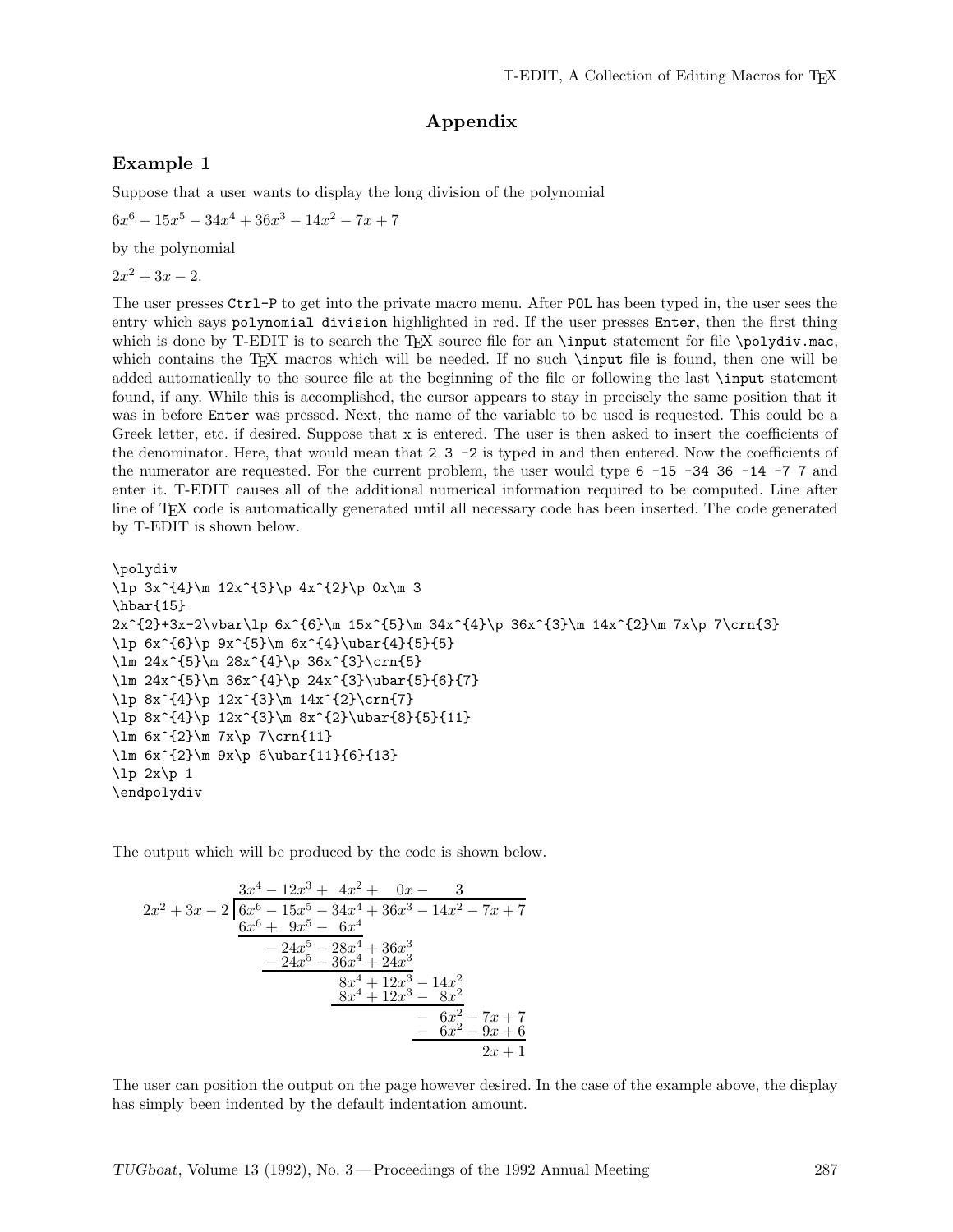## **Example 2**

A user desires to create a short table of Laplace transforms of functions. Assuming that the appropriate T-EDIT macro has not already been assigned to an Alt-F key, the first step in creating the table would be to press Ctrl-P to access the private macro menu. After TA has been typed, the desired entry is highlighted in red. It is listed in the form table, math together with some additional information which identifies the table style. Beneath this entry, other styles of math tables are listed.

To initiate the macro, the user presses Enter (or Alt-Enter if the menu is to be exited after the selection of the macro). A check is made to see if the user has included an **\input** file for the required TFX macro \mathtabl.mac. If no such statement is found, then one is added after the last \input statement in the file, or at the beginning of the file if there is no \input statement. A beep sounds and a message appears which requests the user to enter the title on one line, separating lines of the title with  $\csc$ , or to press Enter to quit. Suppose that Laplace Transforms\cr of Functions is typed in and entered. A new line is added if the line upon which the cursor is resting is not a blank line. The text below is inserted, a beep sounds, and a message appears requesting the user to either enter the amount to spread the table or to press Enter to accept the default of 100pt.

\mathtable{Laplace Transforms\cr of Functions}

Assume that Enter is pressed to accept the default. The symbols {} are added to the text shown above. There are three more input parameter values which the user may enter or accept default values for. The first of these parameter values is the amount of indentation from the left margin, and has a default value of 1truein associated with it. The other two parameters represent strut heights and depths which will be used in the construction of the main part of the table. Suppose that the default value is accepted for each of these parameters. After the last time Enter is pressed to accept a default value, a new line is automatically added, the symbol | is inserted, and the cursor is positioned two spaces to the right of it. So far,

## \mathtable{Laplace Transforms\cr of Functions}{}{}{}{}

|

has been generated. Now, the user is asked to enter a heading for the first column and press the Tab key when the entry is completed. Suppose that  $f(t)$  is typed, and then the Tab key is pressed. The following text is displayed with the cursor positioned two spaces to the right of the last | shown.

## \mathtable{Laplace Transforms\cr of Functions}{}{}{}{}

 $| f(t)$ 

Next, a message requesting the entry of the column heading for the second column appears. The message also includes instructions to press the Tab key when the entry is completed. Assume that  ${\cal \cal L}(f)$  is typed in and the Tab key is pressed. The text which has been inserted after the Tab key was pressed is shown below.

\mathtable{Laplace Transforms\cr of Functions}{}{}{}{}  $| f(t) |$   $| \{\cal L}(f)$ |

The symbol | has been automatically inserted twice more, and the cursor is positioned on the last line shown, two spaces to the right of it. The user is requested to insert the entry for the first column and press the Tab key when that entry is completed, or to press @ to finish the creation of the table. Suppose that 1 is typed in and the Tab key is pressed. So far, the following text has been added to the TEX source file .

| \mathtable{Laplace Transforms\cr of Functions}{}{}{}{}                                               |                          |  |
|------------------------------------------------------------------------------------------------------|--------------------------|--|
| $\int f(t)$                                                                                          | $\vert \$ {\cal L} $(f)$ |  |
| $\begin{array}{array}{\array{\small\textbf{1}}\\{\small \textbf{1}}\\{\small \textbf{1}}\end{array}$ |                          |  |

A space separates the last symbol | on the right from the current position of the cursor.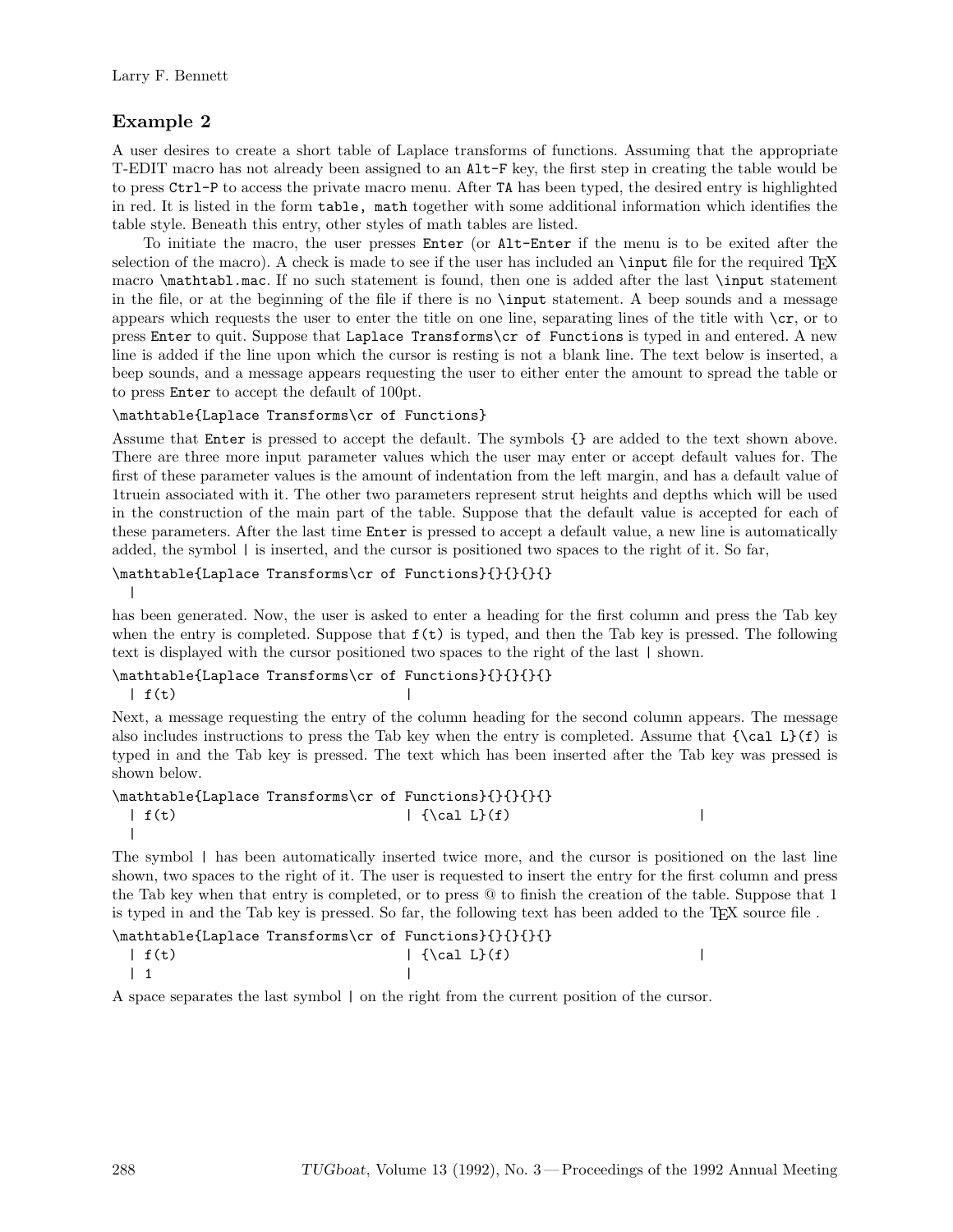The text 1\over s is typed in next, and the Tab key is pressed. The text below is present after the Tab key is pressed, with the cursor positioned one space to the right of the symbol | on the last line.

|                                                    | \mathtable{Laplace Transforms\cr of Functions}{}{}{}{} |  |
|----------------------------------------------------|--------------------------------------------------------|--|
| $\left  \begin{array}{c} f(t) \end{array} \right $ | $\vert$ {\cal L} $(f)$                                 |  |
|                                                    | $\perp$ 1\over s                                       |  |
|                                                    |                                                        |  |

Now that the idea is clear, let's look at the keystrokes needed to complete the table. Tab will be used to represent the Tab key.

```
e^{at} Tab 1\over{s-a} Tab \sin at Tab a\over{s^2+a^2} Tab \cos at
Tab s\over{s^2+a^2} Tab \sinh at Tab a\over{s^2-a^2} Tab \cosh at Tab
s\over{s^2-a^2} Tab @
```
All of the necessary code to generate the Table has been entered and appears below.

|  |  | \mathtable{Laplace Transforms\cr of Functions}{}{}{}{} |
|--|--|--------------------------------------------------------|
|--|--|--------------------------------------------------------|

| $\int f(t)$      | $\left\{ \cal \tilde L\} (f) \right\}$ |  |
|------------------|----------------------------------------|--|
| $\vert$ 1        | $\vert$ 1\over s                       |  |
| ∣ e^{at}         | $\vert$ 1\over $\{s-a\}$               |  |
| │ \sin at        | al\over {s^2+a^2}                      |  |
| $\bigcup$ cos at | $ $ s\over $\{s^2+a^2\}$               |  |
| ∣ \sinh at       | l alover fs^2-a^2}                     |  |
| l \cosh at       | $ $ s\over $\{s^2-a^2\}$               |  |
| .                |                                        |  |

\endmathtable

Note that the required control word \endmathtable was automatically inserted on the last line. In addition, one extra line has been added following the last line shown, and the cursor is positioned under the first column of that line. The table produced by the code is illustrated below.

| Laplace Transforms<br>of Functions |                                    |  |
|------------------------------------|------------------------------------|--|
| f(t)                               | $\mathcal{L}(f)$                   |  |
| $\mathbf{1}$                       | $\overline{1}$<br>$\boldsymbol{s}$ |  |
| $e^{at}$                           | $\mathbf{1}$<br>$s - a$            |  |
| $\sin at$                          | $\frac{a}{s^2 + a^2}$              |  |
| $\cos at$                          | $\frac{s}{s^2 + a^2}$              |  |
| $\sinh at$                         | $\frac{a}{s^2-a^2}$                |  |
| $\cosh at$                         | $\frac{s}{s^2-a^2}$                |  |